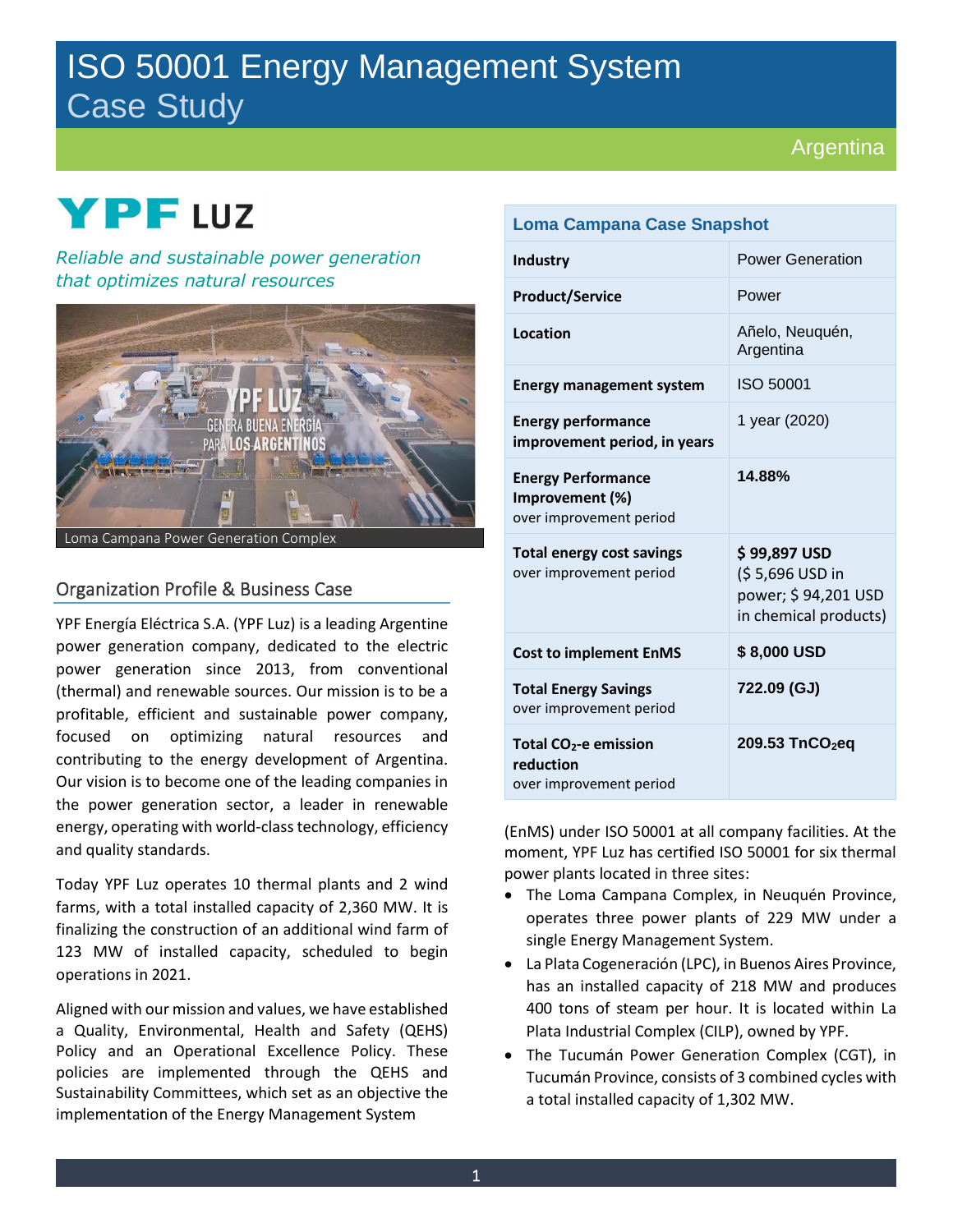This case will review the implementation of the Energy Management System (EnMS) at the Loma Campana Complex in the year 2020, demonstrating the economic and management benefits of the ISO 50001 certification.

The Loma Campana Complex began operations in 2018 with the objective of optimizing the gas produced by YPF in Vaca Muerta, therefore focus on energy efficiency was an objective from the outset. In 2020, we committed to reduce energy consumption, waste, water consumption and carbon emissions.

With small adjustments and initiatives, the team achieved improvements that decrease the use of resources, energy and costs. We adjusted the cooling water concentration cycle, decreasing water and chemical consumption and lowering costs. We controlled the critical variables of the process by adding technology, contributing to process optimization. It is a case of energy, environmental and economic improvement, sustainable over time.

The complex is located in Añelo, province of Neuquén, and includes two thermal power plants with aeroderivative gas turbines: Loma Campana I, with an installed capacity of 105 MW, and Loma Campana II, with an installed capacity of 107 MW. The complex also includes Loma Campana Este, a thermal power plant located within the Loma Campana oil & gas production concession area, 18 km away from Loma Campana I and II, with an installed capacity of 17 MW. The complex includes a Green Lung of 100,000 poplar trees which are watered with 100% of the water effluents from the plant. The green Lung is part of the plant´s productive process.



**Loma Campana Green Lung - 2020**

*"We seek to continually improve our processes with a focus on simplicity, efficiency and sustainability."*

—Aníbal Lazarte, West Region Operations Manager

## Business Benefits

At the Loma Campana Complex we had from the outset in 2018 the clear objective of implementing an EnMS to improve energy performance by increasing the reliability of the operation of our processes. The road was arduous and for this we leveraged on the following points:

- Staff Training.
- Maintenance strategies and plans.
- Control, analysis and improvement of processes.
- Service providers recognized for their expertise.
- The implementation of an Integrated Management System.

In our assets we managed to identify through an analysis of Pareto 80/20 the significant uses of energy and within these a process of great importance for energy performance: the cooling system of the turbines since an approximate heat of 35,751 kW is removed by evaporation and purging of water from different equipments that make up the process: Water-Air Intercooler; Mineral Oil Exchanger and Synthetic Oil Exchanger. We were convinced that if we could optimize this system, we would achieve a significant improvement in our energy performance and its associated costs.

### **Figure 1: Semi-Open Cooling Circuit**



Reposición (R) ≈ Evaporación (E) + Purga (P)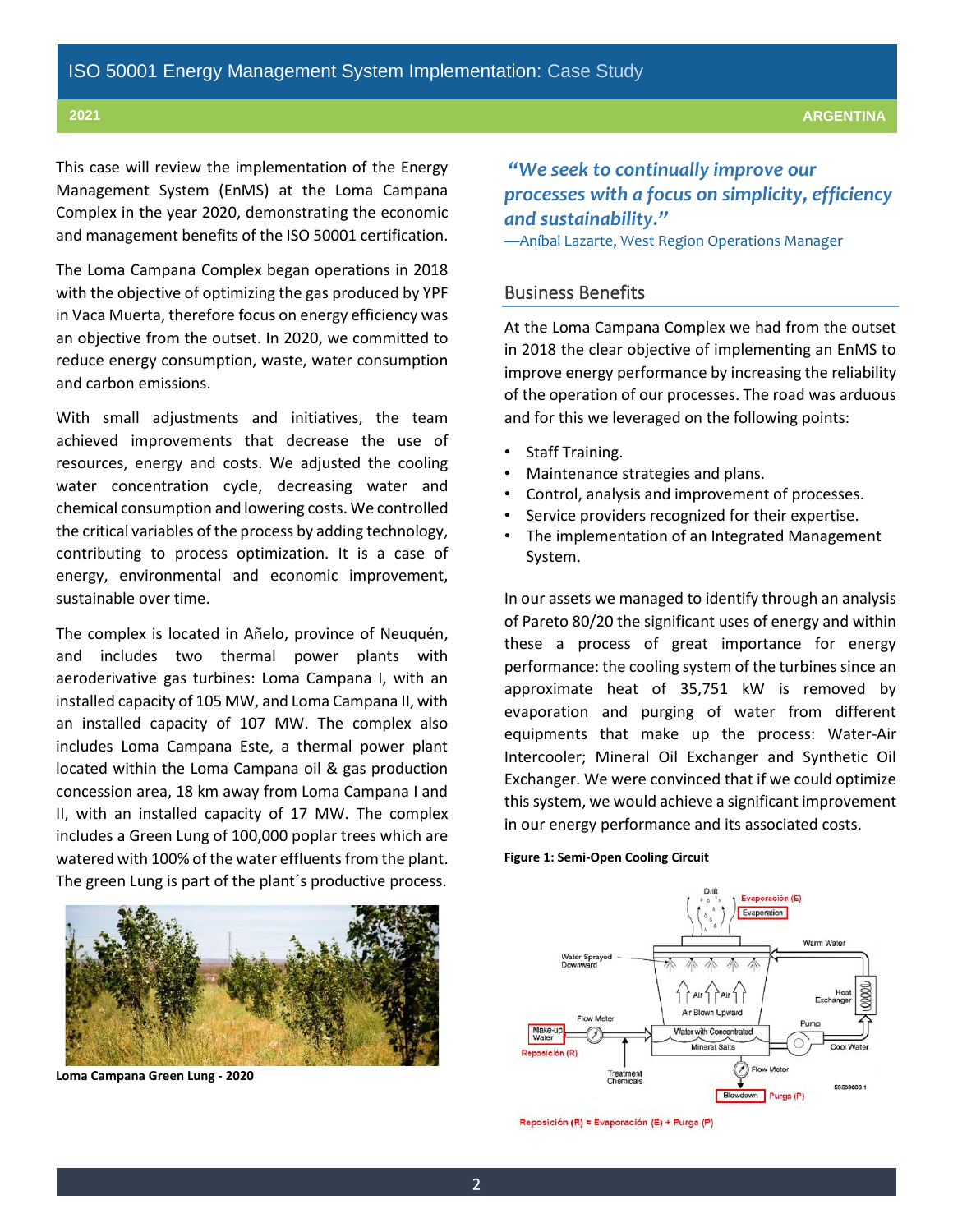**Semi-open Cooling Circuits:** The cooling process is based on the evaporation of a certain amount of water (Figure 1). Evaporation causes an increase in concentration of salts and suspended solids and of these there are maximum operating limits according to the chemical treatment we use, not to exceed them we must purge water, which implies an energy cost. The further away we are from the ideal, the higher the energy cost. Therefore, the more variables we automate and control, the greater the benefits we can obtain.

YPF Luz generated an action plan in two stages:

- 1. Adjustment of concentration cycles through manual operation to reduce water consumption, which did not require an initial investment.
- 2. Invest in an online variable monitoring software: pH, conductivity, free chlorine, ORP and turbidity that allows the automatic dosing of chemicals, keeping the system in optimal operating conditions at all times. Automatic monitoring by sensors increases the reliability and control of the process since the operator monitors the system in real time 24x7 through alarms and notifications in a software without the need to take samples periodically.

## **Sensor System**



### **Tracking Software**



The investment required in hardware was minimal since it had practically all the elements and sensors necessary to automate the process. The manpower to execute the tasks was all own personnel.

With the implementation of these measure, we managed to improve the Water Use Intensity Index from 0.86 m<sup>3</sup>/MWh in 2019 to 0.73 m<sup>3</sup>/MWh in 2020 as reflected in this table on water usage:

| <b>Product</b>                         | 2019         | 2020         |
|----------------------------------------|--------------|--------------|
| <b>Water Consumed</b><br>$- m3$        | 1,049,691.06 | 845,724.24   |
| <b>Energy Generated</b><br>- MWh       | 1,225,202.08 | 1,159,639.03 |
| <b>Water Consumption</b><br>$-m^3/MWh$ | 0.86         | 0.73         |

We optimized the use of water in electricity generation. This saving represents 147,795.72  $m^3$  per year. In the figure we can see the evolution of water consumption





where we notice in the green curve the decrease in consumption of the resource.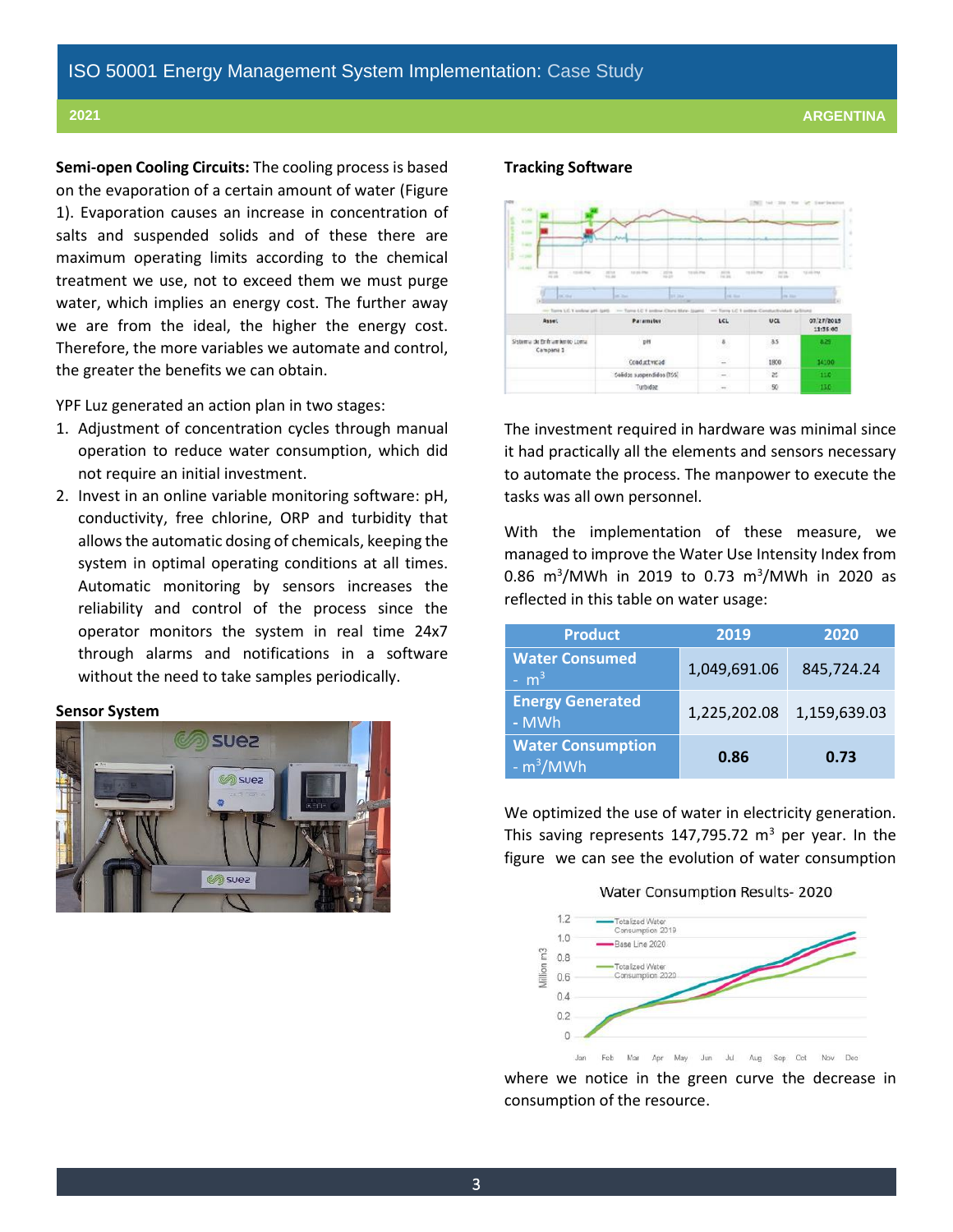The savings associated with the operation (water and chemical costs) were 94,201 \$USD as shown in the following graphs.



Gengard Consumption - GN8224L

Inhibitor Consumption - AZ8104





The saving of water consumption generated a saving of pumping energy of this fluid. During 2020 it was 200.58 MWh which results, following the following formula, in an energy saving of 14.88%:



$$
\left(\frac{4854.06GJ - 4131.97GJ}{4854.06GJ}\right)x\,100 = 14.88\%
$$

The direct energy savings from implementing the EnMS represents about 5,696 \$USD for the period.

The reductions in  $CO<sub>2</sub>$  emissions associated with the implementation of this system are summarized in Table 2, here the factors used are 0.788 kg of  $CO<sub>2</sub>$  eq/m3 of water and 0.464 kg of  $CO<sub>2</sub>/kWh$ .

| $CO2$ not emitted from energy (TnCO <sub>2</sub> eq) | 93.07  |
|------------------------------------------------------|--------|
| $CO2$ not emitted from water (TnCO <sub>2</sub> eq)  | 116.46 |
| <b>TOTAL</b> (TnCO <sub>2</sub> eg)                  | 209.53 |

## **Table 2: Emissions Reductions**

The estimated internal and external staff time to develop, implement and maintain the EnMS is considered to be less than half a year of equivalent staff time responsible for the project.

## *"It is extremely important to manage energy throughout our production chain, from our suppliers to our customers"*

—Anibal Gac, Head of Engines, Loma Campana Complex

## Plan

## **Gradual Implementation**

In early 2017, we established a plan to progressively implement ISO 14001, 9001, 50001, 45001 and 55001. The existence of an Integrated Management System according to international standards significantly helped in the implementation of an EnMS since many of the requirements were studied and completed such as: review by senior management, internal audits, control of documented information, staff training, etc.



**Loma Campana Team during a visit by the CEO in 2020**

### **Commitment**

Commitment is a value of YPF Luz, and as such was a fundamental pillar in the implementation of the EnMS.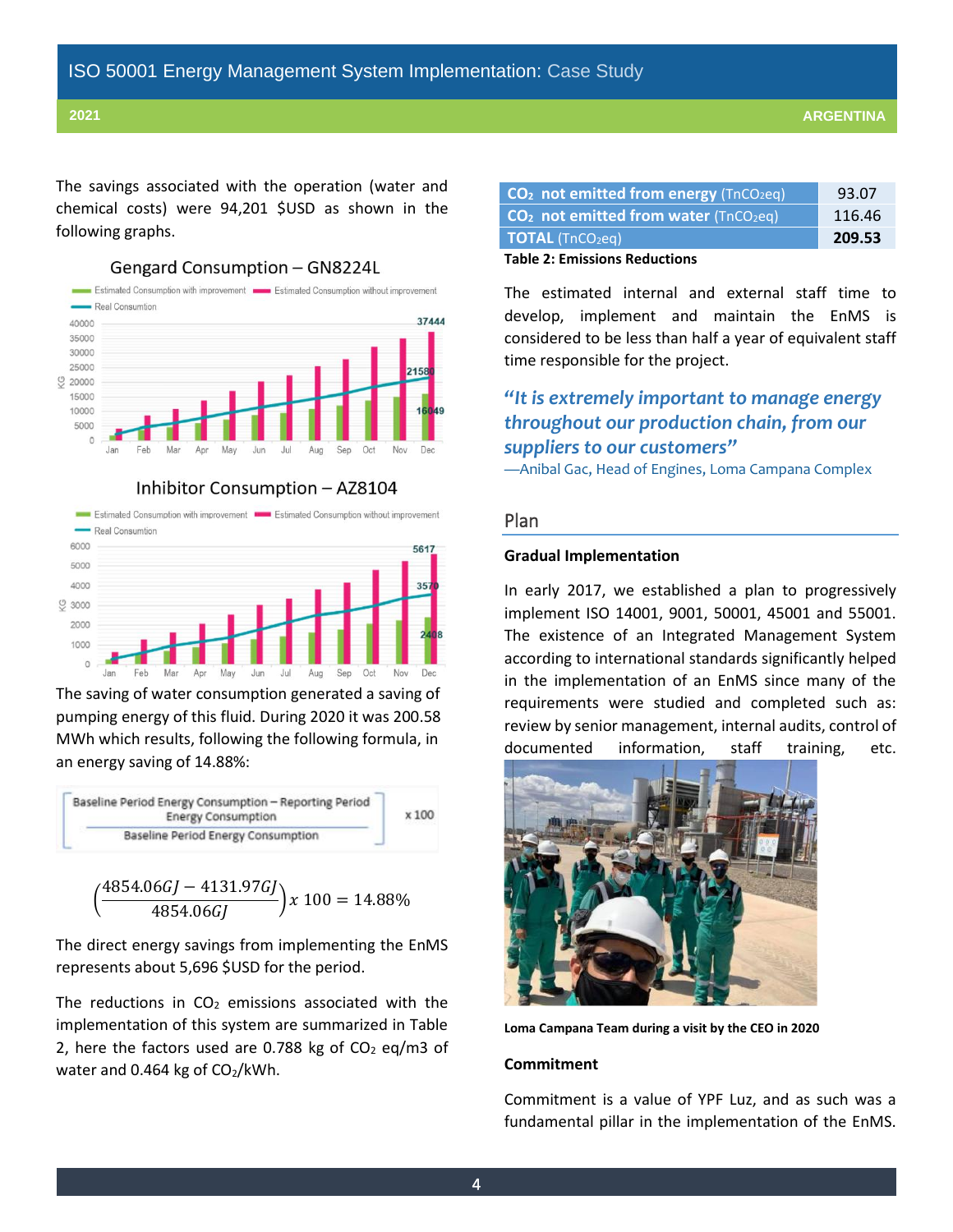To achieve the necessary motivation among the staff; the Management organized meetings to inform and promote the benefits of implementing ISO 50001 and opened a communication channel to receive proposals for improving tasks and developing projects to achieve energy efficiencies within the company.

## **Energy Efficiency Committee**

The first step was to create the Energy Efficiency Committee made up of professionals from different specialties and areas such as mechanical, electrical, chemical engineers and specialists in safety and environment. The resources and services necessary for the implementation of this stage were made available by senior management and no external resources were required. Good relations and constant communication between the different sectors of the Loma Campana Complex helped a rapid implementation of the EnMS.

## *"Energy efficiency is a fundamental pillar of our operation and maintenance management."*

—Ignacio Apud, Head of Operations, Loma Campana

## **Training**

Once the Committee was formed, the Human Resources and Safety and Environment Departments implemented training courses in energy efficiency and trained Internal Auditors on Energy Efficiency, to understand the nuances and particularities that are needed for the implementation of the EnMS.

The Internal Auditors then trained colleagues in their areasto optimize resources and improve management in each work sector: maintenance, operations, general services, safety and environment.

### **Analyze and measure energy**

During the energy review, a list of all energy consuming devices was made, regardless of their source.

The measurement of energy consumption in some equipment was direct using their own devices, but in others, an intensive analysis with calculation and through a power logger (FLUKE) was necessary.

After these analyzes, the first guidelines for the development of improvement opportunities and their prioritization began to emerge. Energy Performance Indicators (EnPIs) complement quality indicators (KPIs) as parameters for decision-making.

## Do, Check, Act

## **Identification of Energy Sources and Uses**

One of the tasks that required the most time and resources was to identify the energy uses requested in the energy review.

Through a sector-by-sector plan, each of the teams identified and recorded energy uses, overcoming a series of challenges since many of the equipment did not have direct energy measurement capacity, so alternative models and calculation methods had to be used. Each of these methods were developed and documented in procedures.

Biweekly, meetings of the Energy Management Committee were carried out to update information and show progress in goals; the necessary field activities were carried out by our own operations and maintenance personnel.

It was in this energy review process that led us to understand the magnitude of energy use in our processes and where some opportunities for improvement were detected the most significant being the cooling process:

| <b>Opportunity for<br/>Improvement</b> |  |
|----------------------------------------|--|
|                                        |  |
|                                        |  |
|                                        |  |